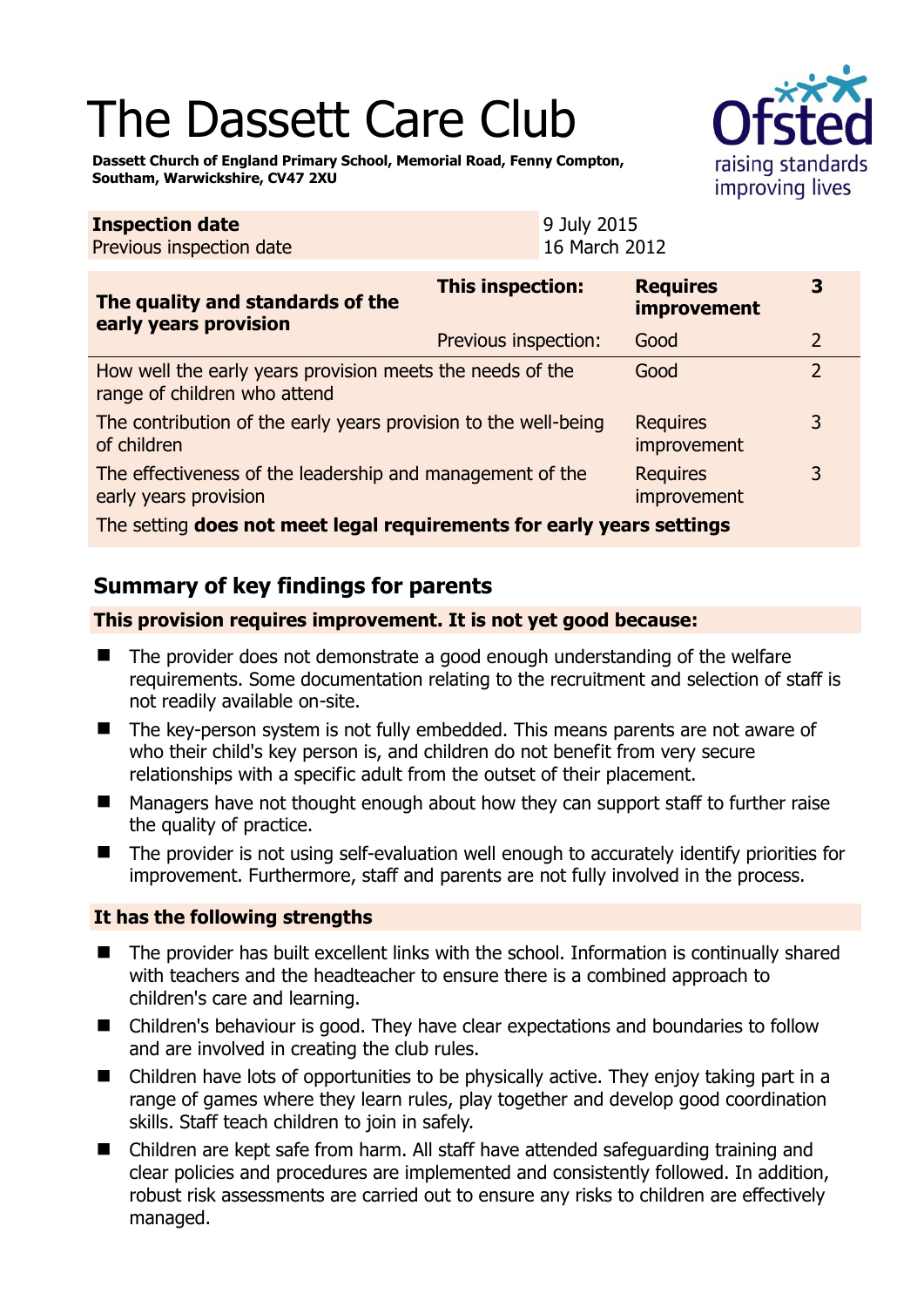## **What the setting needs to do to improve further**

#### **To meet the requirements of the Early Years Foundation Stage the provider must:**

- ensure all required documentation, including staff recruitment information, is organised and available for inspection
- implement an effective key-person approach from the outset of children's placement and inform parents to ensure each child's care is consistently tailored to meet their individual needs.

#### **To further improve the quality of the early years provision the provider should:**

- extend opportunities for staff to improve and develop their practice to promote continual professional development and further improve the quality of the provision
- identify priorities for improvement accurately, including seeking the views of all staff and parents, and use this information to devise action plans that drive ongoing improvement.

#### **Inspection activities**

- The inspector observed activities in the indoor and outdoor play areas.
- The inspector took account of the views of staff, children and parents spoken to on the day of the inspection.
- $\blacksquare$  The inspector checked evidence of the suitability and qualifications of staff working with children.
- The inspector looked at a sample of records and policies relating to children's welfare, health and safety.

## **Inspector**

Emma Daly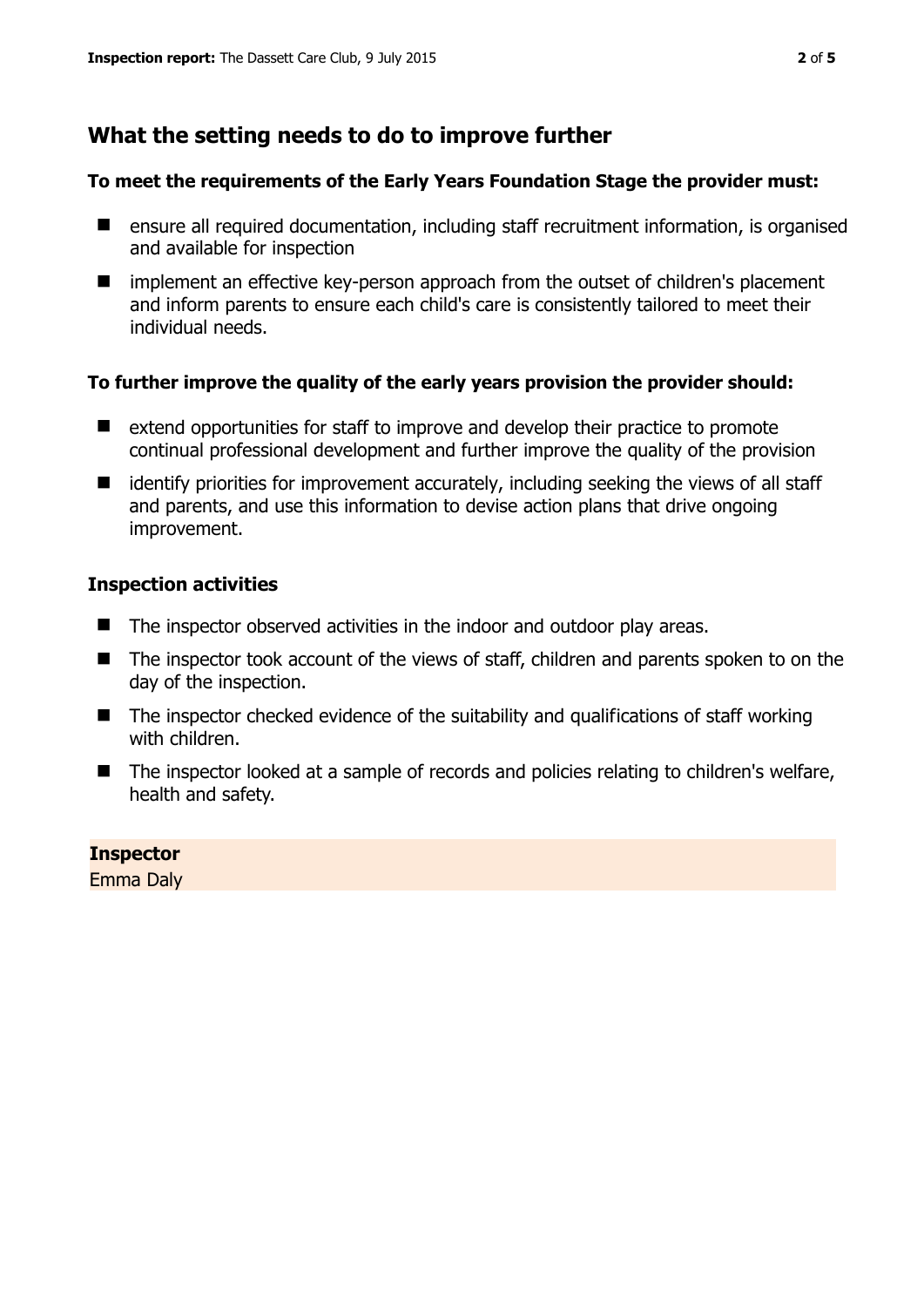## **Inspection findings**

#### **How well the early years provision meets the needs of the range of children who attend. This is good**

Staff are well qualified. They use their knowledge and skills to provide good learning and play opportunities for children of all ages. Children have lots of opportunities to make decisions within the club. They are involved in planning their own activities and thoroughly enjoy developing their own creative displays. Staff follow children's interests and ideas and promote children's imaginative skills as they join in with their chosen play. For example, as children use ropes to pretend to be snakes, staff make up stories using words with the same letter sound. This supplements the learning taking place in school. Staff successfully build on children's knowledge of letters and sounds. Parents speak very highly of the club. They feel their children are very happy and sociable because of the relationships they build and the experiences they have. Staff regularly share with parents information about the activities their children have enjoyed doing. Overall, staff provide children with a broad range of experiences that enthuse and engage them in their learning.

#### **The contribution of the early years provision to the well-being of children requires improvement**

Children receive a warm welcome as they arrive at the club. They build good relationships with staff who interact well with them. However, children are not consistently assigned a key person from the outset of their placement. In addition, parents are not informed of who their child's key person is. Consequently, children's emotionally well-being is not promoted to the highest level. Nevertheless, children are generally settled and they show some self-confidence within the club. Children of all ages share, take turns and play cooperatively together. Older children offer support to the younger children when needed. Staff take on board all children's views and listen well to their ideas. They effectively communicate with children, encouraging them to talk about their school day. Children learn to adopt healthy lifestyles. Staff talk to them about the importance of drinking water after physical activities and offer a variety of healthy snacks to contribute to a healthy diet.

#### **The effectiveness of the leadership and management of the early years provision requires improvement**

The provider has robust policies and procedures in place and these are actively shared with parents. However, some documentation relating to the recruitment and selection of staff is not readily available for inspection. Nevertheless, all staff have undergone Disclosure and Barring Service checks to help establish if they are suitable to work with children. The provider and staff work well together. All staff have opportunities to discuss their practice and any concerns they may have. They regularly update their training. However, managers have not considered how they can help staff to raise the quality of practice further so that the potential to deliver the best possible outcomes for children is increased. The provider has started to evaluate the provision. However, self-evaluation is in the early stages and does not yet fully identify priorities for improvement. For example, breaches in requirements have not been identified. Staff and parents are not involved in this process so managers do not have a full overview of what needs to improve.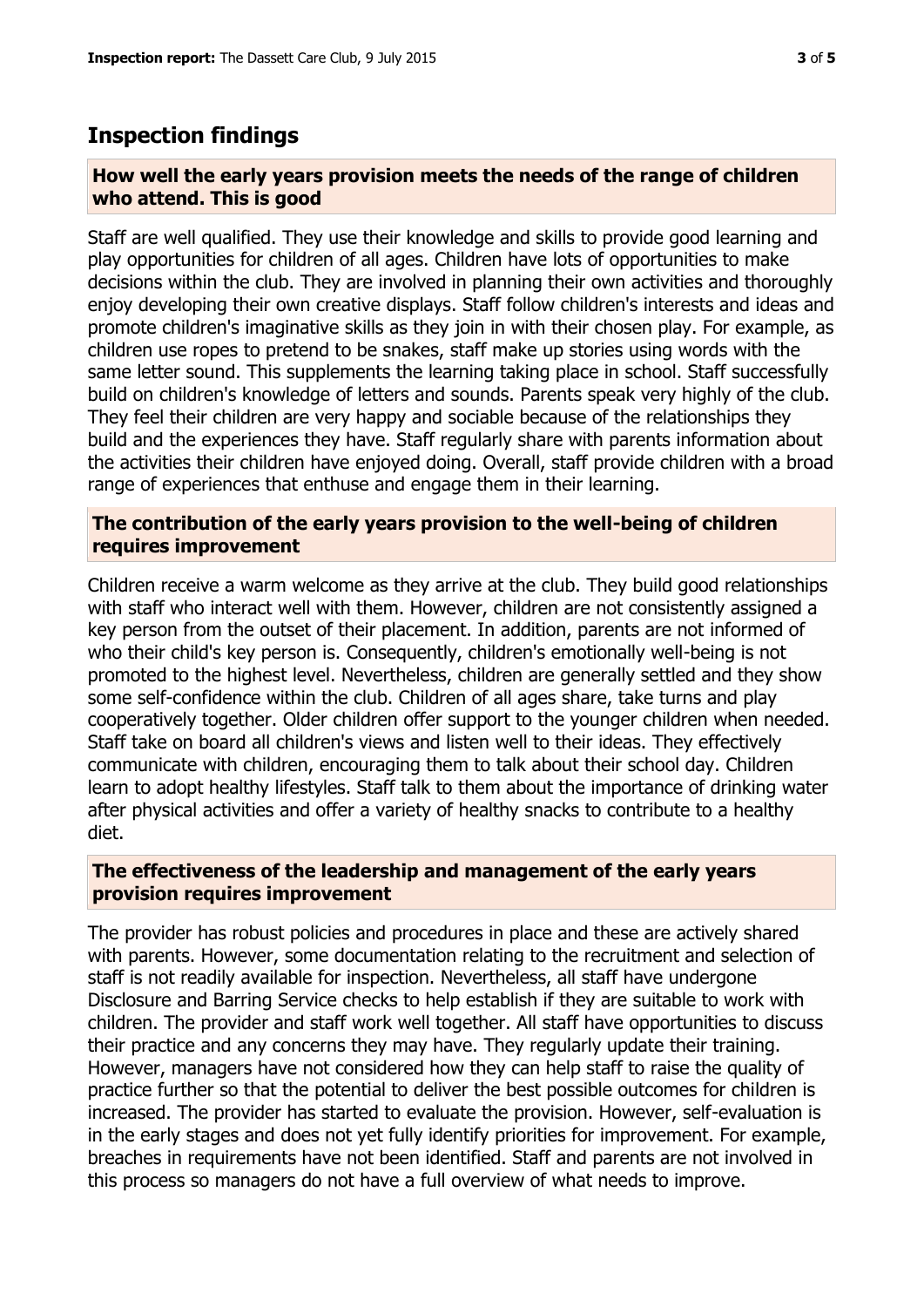# **Setting details**

| <b>Unique reference number</b> | EY272214                 |  |  |
|--------------------------------|--------------------------|--|--|
| <b>Local authority</b>         | Warwickshire             |  |  |
| <b>Inspection number</b>       | 856126                   |  |  |
| <b>Type of provision</b>       | Out of school provision  |  |  |
| <b>Registration category</b>   | Childcare - Non-Domestic |  |  |
| <b>Age range of children</b>   | $4 - 11$                 |  |  |
| <b>Total number of places</b>  | 28                       |  |  |
| Number of children on roll     | 46                       |  |  |
| <b>Name of provider</b>        | Lynne Grisold            |  |  |
| Date of previous inspection    | 16 March 2012            |  |  |
| <b>Telephone number</b>        | 01295770869              |  |  |

The Dassett Care Club was registered in 2003 and is based at Dassett Church of England Primary School. The club is open from 8am to 9am and 3pm to 6pm, term time only. The club employs five members of staff, of whom three hold an appropriate early years qualification at level 3.

This inspection was carried out by Ofsted under sections 49 and 50 of the Childcare Act 2006 on the quality and standards of provision that is registered on the Early Years Register. The registered person must ensure that this provision complies with the statutory framework for children's learning, development and care, known as the Early Years Foundation Stage.

Any complaints about the inspection or the report should be made following the procedures set out in the guidance 'Complaints procedure: raising concerns and making complaints about Ofsted', which is available from Ofsted's website: www.gov.uk/government/organisations/ofsted. If you would like Ofsted to send you a copy of the guidance, please telephone 0300 123 4234, or email enquiries@ofsted.gov.uk.